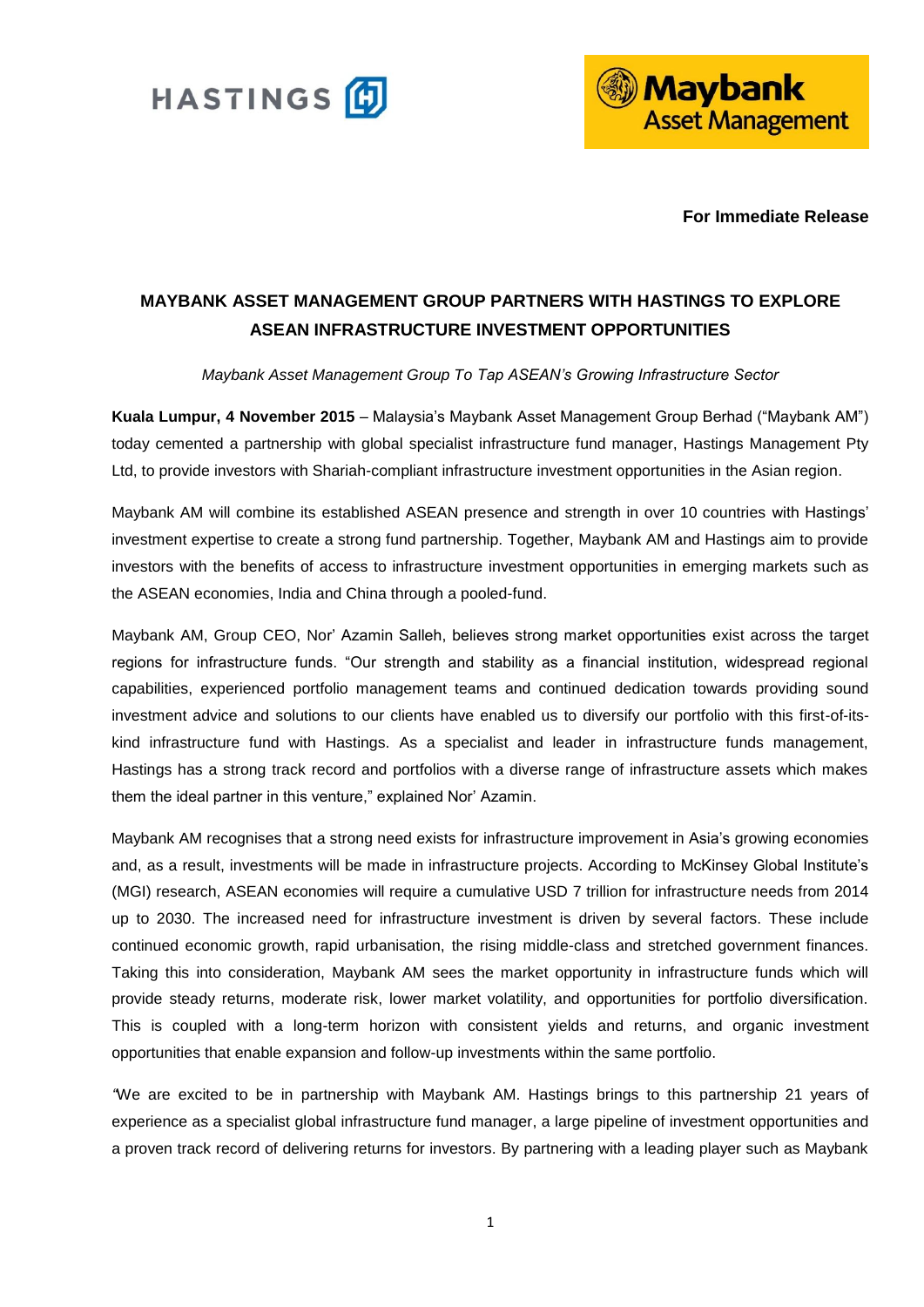AM, we look forward to deepening our relationships and expanding our footprint in Asia," said Chief Executive of Hastings Management Pty Limited, Andrew Day.

The deal between the parties will also benefit Malaysian Islamic finance, exploring the establishment of the first Malaysian domiciled USD-denominated global infrastructure fund by a Malaysian institution and comanaged by a world-renowned infrastructure asset manager. In addition, investment into infrastructure assets by the fund will open up opportunities for the syndicate of Malaysian Islamic banks to provide the Shariah debt support both at the acquisition stage and also *Sukuk* at the expansion stage.

Next steps include a global roadshow to introduce the proposed Shariah-compliant infrastructure investment fund to potential investors to explain the benefits of bringing together Maybank Asset Management's reach and Hastings' funds management experience. In particular, an infrastructure roundtable is planned for late November in Kuala Lumpur, that will bring together investors with Maybank AM and Hastings to discuss the opportunities in the market. The signing of the Memorandum of Understanding between Maybank AM and Hastings was officiated at the 11<sup>th</sup> World Islamic Economic Forum (WIEF).

## **Disclaimer**

The term "MAMG" used herein refers to Maybank Asset Management Group Berhad. The term "Hastings" used herein refers to Hastings Management Pty Limited ABN 88 101 976 366 (Hastings), a subsidiary of Westpac Banking Corporation ABN 33 007 457 141 (Westpac), (herein after collectively referred to as the "Parties").This media release is for general information only and does not constitute any professional advice. It does not have any regard to the specific objectives, financial situation and particular needs of any specific person and is based on information obtained from sources believed to be reliable. The information, materials & contents provided in this media release, including but not limited to products, data, text, images, graphics, audio, video, links or other items (hereinafter collectively referred to as 'Information') are provided by Parties for general information purposes only. The Information is subject to change without notice.

The Parties does not make any representations or warranties of any kind express or implied, about the completeness, accuracy, reliability, suitability or availability with respect to this media release or the Information. Without derogation of the above, reasonable measures will be taken by the Parties to ensure the accuracy and validity of the Information provided in this media release.

An investment into any financial products mentioned in this media release is not intended to be a complete investment solution. The prospective investor should carefully consider if the product is suitable for them in view of their entire investment portfolio – including their financial circumstance and resources.

An investment into any financial products mentioned in this media release carries risks and may not be suitable for persons who are averse to such risks. The investor should refer to the relevant prospectus/information memorandum for inherent risks of investing in the financial products.

Unless otherwise indicated, the copyright/trademarks in this media release and its contents, including but not limited to the text, images, graphics, service marks, logos, sound files and video files are the property of the Parties, and are protected by applicable laws. No part or parts of this media release may be modified, copied,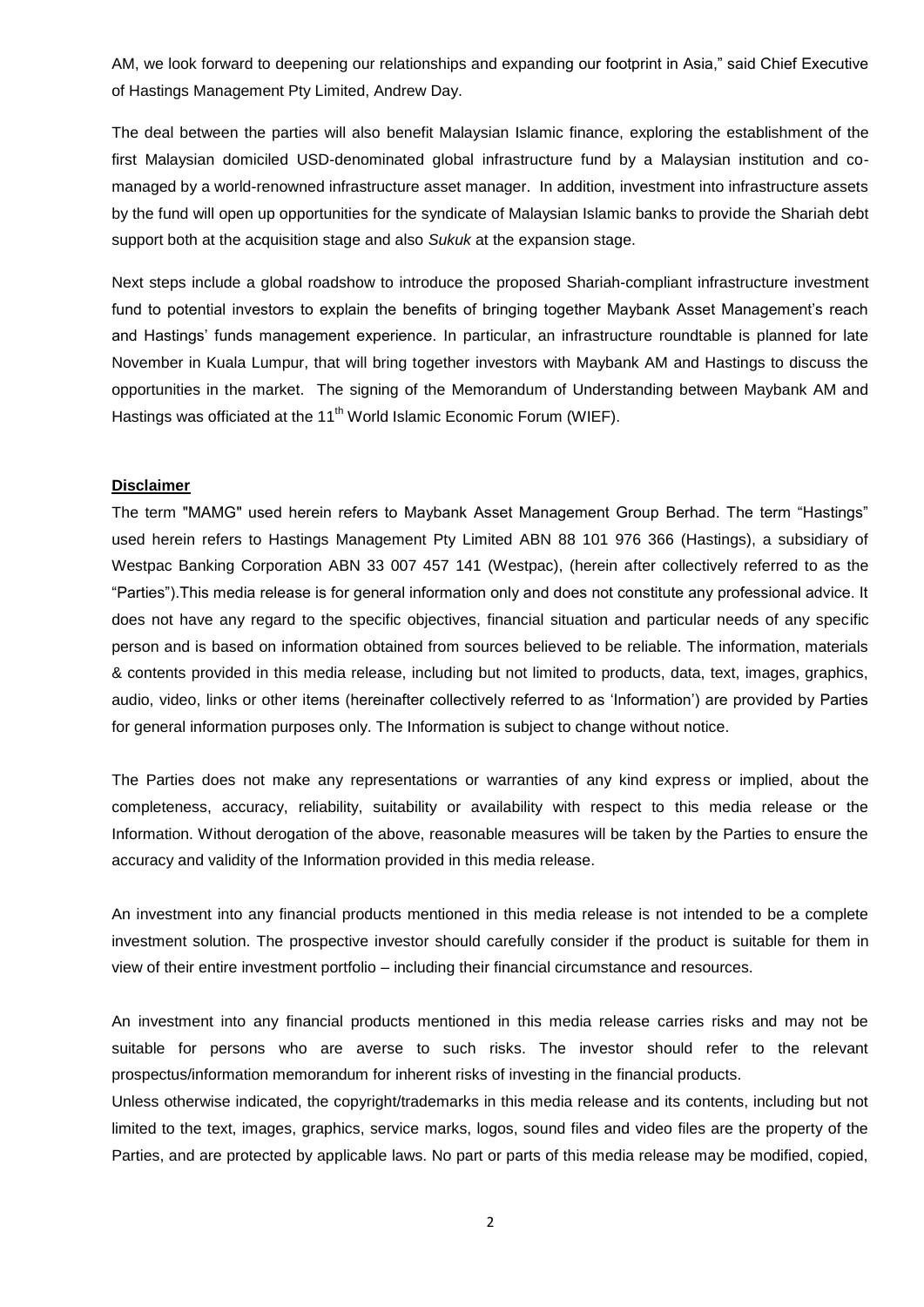distributed, retransmitted, broadcasted, displayed, performed, reproduced, published, licensed, transferred, sold or commercially dealt with in any manner without prior express written consent of the Parties.

In no event shall the Parties be liable for any loss or damages howsoever arising whether in contract, tort, negligence, strict liability or any other basis, including without limitation, direct or indirect, special, incidental, consequential or punitive damages arising i) from incompleteness, inaccuracy, unreliability, unsuitability or unavailability with respect to this media release or the Information and/or reliance thereon; ii) in connection with the inability to access or use this media release due to any technical, hardware or software failure of any kind, interruption, error, omission, delay in operation, computer viruses, or otherwise; or iii) from reproduction or use of the Information/copyright/trademark. If you are dissatisfied with any portion of this media release, or with any terms of its use, your sole and exclusive remedy is to discontinue using this media release.

#### **About Maybank Asset Management Group Berhad ("Maybank AM")**

Maybank Asset Management Group Berhad ("Maybank AM") is one of the pioneers in the local asset management industry with over 30 years of experience specialising in Asian markets. Maybank AM is wholly owned by Malayan Banking Berhad ("Maybank"), recognised as one of Malaysia's largest banking groups and was ranked amongst the 20th strongest banks in the world rated by Bloomberg Markets. (*Source: In terms of assets and among other things, capital strengths, asset quality, strong reserves as well as deposit and funding strength, as at July 2014)*

Our presence spreads across four (4) key markets in Asean namely, Malaysia, Singapore, Thailand and Indonesia offering Asian based investment solutions encompassing both conventional and Islamic assets. In addition to fund management services, we also offer alternative investment solutions through our private equity arm. Our portfolio management services cater to all types of investors including corporate and institutions, high net-worth individuals and mass retail.

We have a strong foothold in Asean with strategic intent to enhance our investment capabilities with on-theground market intelligence and expertise as well as expanding our regional distribution capabilities to market products cross-border.

Maybank AM group's asset under management ("AUM") stood at MYR 14.2 billion as at 30 September 2015.

## **About Hastings**

Hastings is a specialist manager dedicated to transforming global infrastructure investment opportunities to deliver long-term value for its investors. Established in 1994, Hastings is one of the first infrastructure fund managers and has a proven investment and asset management track record through its strong fiduciary culture and focus on core infrastructure equity and debt. Hastings is dedicated to delivering reliable and consistent investment returns to a wide range of institutional investors. It currently manages approximately A\$11.8 billion across a number of funds and mandates as at 30 September 2015. Hastings' clientele totals